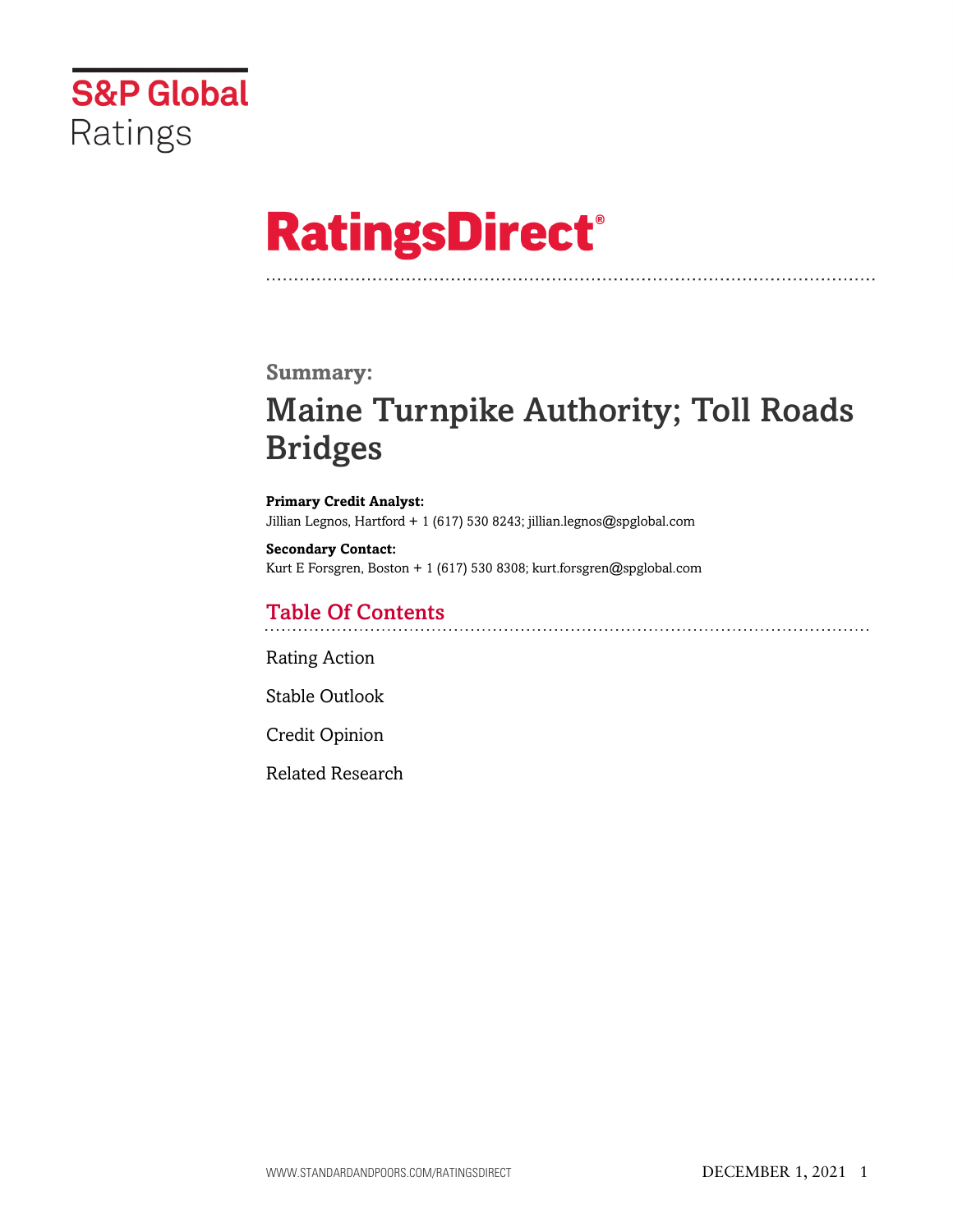## **Summary:**

## Maine Turnpike Authority; Toll Roads Bridges

| <b>Credit Profile</b>                                    |                  |            |
|----------------------------------------------------------|------------------|------------|
| US\$101.81 mil tpk rev rfdg bnds ser 2022 due 07/01/2042 |                  |            |
| Long Term Rating                                         | AA-/Stable       | <b>New</b> |
| Maine Tpk Auth tpk rev bnds                              |                  |            |
| Long Term Rating                                         | AA-/Stable       | Affirmed   |
| Maine Tpk Auth TOLLFAC                                   |                  |            |
| Long Term Rating                                         | $A+$ /Stable     | Affirmed   |
| Maine Tpk Auth (AMBAC)                                   |                  |            |
| <b>Unenhanced Rating</b>                                 | AA-(SPUR)/Stable | Affirmed   |
| Many issues are enhanced by bond insurance.              |                  |            |

## <span id="page-1-0"></span>Rating Action

S&P Global Ratings assigned its 'AA-' long-term rating to the Maine Turnpike Authority's (the authority or the turnpike) approximately \$102 million series 2022 turnpike revenue refunding bonds.

At the same time, S&P Global Ratings affirmed its 'AA-' long-term rating on the authority's senior-lien turnpike revenue bonds outstanding and its 'A+' rating on the authority's special obligation bonds (subordinate lien) outstanding, using its criteria "U.S. And Canadian Not-For-Profit Transportation Infrastructure Enterprises" (TIE; published March 12, 2018).

The outlook on all ratings is stable.

Security for the bonds is a pledge of revenues from tolls, concessions, rents, and all money in funds established by the bond resolution. Starting at the New Hampshire border, the turnpike is Maine's primary link to the rest of the U.S., extending 109 miles to the capital in Augusta and serving the most populous southern and coastal regions of the state between York County and the largest city of Portland. The state's three southernmost coastal counties (York, Cumberland, and Sagadahoc) are home to approximately 538,500 residents, approximately 40% of the state's population of 1.34 million.

Bond proceeds will be used to refund certain previously issued bonds and to pay costs of issuance. Specifically, the authority will issue the series 2022 bonds to refund its series 2012A turnpike revenue bonds and series 2012B revenue refunding bonds. The net present value of savings is expected to total approximately \$25 million, with most of the savings occurring from 2025 through 2030. Officials report the savings schedule was designed to preserve coverage during those years given the expectation for a bond issuance in 2026 to fund a turnpike project. There is no extension of maturities.

The authority has approximately \$594 million in debt outstanding, composed of \$569 million of senior-lien debt and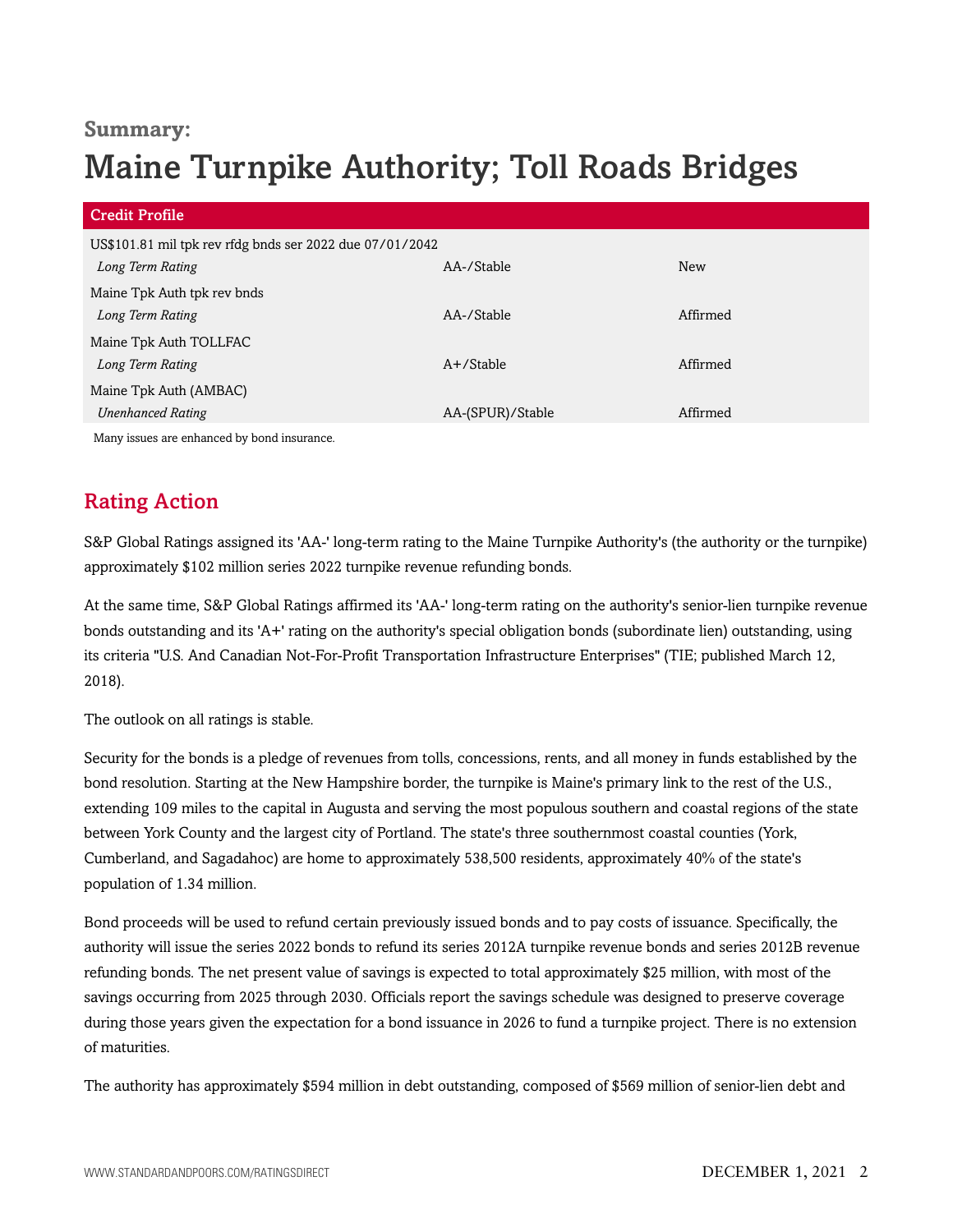\$25 million of subordinate-lien debt. As of October 2021, the authority had unrestricted cash and investments totaling about \$31.9 million and unrestricted nonboard-designated balances in the general reserve fund of \$83.9 million available to meet any obligation.

#### Credit overview

The rating reflects our opinion of the authority's very strong enterprise risk profile and strong financial risk profile, the latter of which continues to recover from weakened trends resulting from the COVID-19 pandemic. Our enterprise profile reflects the turnpike's essential role as the primary travel corridor to the state, with very limited practical alternatives, connecting Maine with southern New England and to the populous and affluent metropolitan areas to the south. Our financial risk profile assessment is based on the authority's historically stable and steady revenue trends and our expectation that pandemic impacts on tolled traffic levels will continue to lessen in 2022. We expect that the authority can maintain financial metrics consistent with the rating beyond the current fiscal year, assuming traffic levels continue to recover, and management continues its proactive approach, adjusting operating expenditures, deferring capital spending for nonessential projects not yet started, and increasing toll rates, if needed.

While the onset of the pandemic caused the turnpike's overall traffic levels to dip dramatically, toll revenues are now nearing pre-pandemic levels after substantial recovery throughout 2021. Specifically, year-to-date net fare revenue through Oct. 31, 2021, is \$114.9 million--117% of net fare revenue in 2020 and 96% of net fare revenue in 2019 (for the same time periods). Management reports the traffic mix has remained relatively stable throughout the pandemic at about 20% commercial traffic and 80% passenger traffic, the former performing comparatively better as heavy goods, such as construction materials, moved in and out of the state, and the latter picking up steam during the current calendar year as vaccinations rolled out. This recovery in passenger traffic is especially important to the authority, in our view, since out-of-state electronic toll transponders have typically generated a great deal of revenues and the system depends on seasonal traffic in the summer months. Historically, generally steady annual transaction growth and comparatively small declines during economic downturns have provided a degree of credit stability during typical economic cycles. During the expansion from 2009 to 2019, transaction growth had increased an average of 2.2% annually, with only two years of declines (2011 and 2013) of less than 1.0%. We expect recovery to steadily continue in 2022, barring additional uncertainty related to the pandemic. For more details on the toll road sector, see the "U.S. Transportation Infrastructure Sector Update And Medians: Not-For-Profit Toll Roads and Bridges," published Sept. 22, 2021, on RatingsDirect.

As supply-chain disruptions continue, S&P Global Economics has lowered its U.S. GDP growth forecast to 5.5% for 2021 and 3.9% for 2022 (from 5.7% and 4.1%, respectively). Supply-chain disruptions are the largest stumbling block for the U.S. economy. Although there are signs that supply-chain issues are easing, we expect price pressures to last well into 2022 and inflation to not reach the Fed's target until late 2023. Surging inflation continues to erode consumer confidence, as the latest University of Michigan Consumer Sentiment Index reading hit its lowest level in the past 10 years. Consumers registered disappointment both today, and in the future, with current conditions falling to a 10-year low while expectations dropped to an eight-year low. Despite the slowdown, GDP is still likely to rise to a 37-year high in 2021, with solid readings for 2022, on continued economic demand from healthy balance sheets. The U.S. economy has felt less impact with each wave of the virus and has been able to withstand the damage. We maintain our assessment of U.S. recession risk over the next 12 months at 10%-15%--our lowest assessment in six years. For more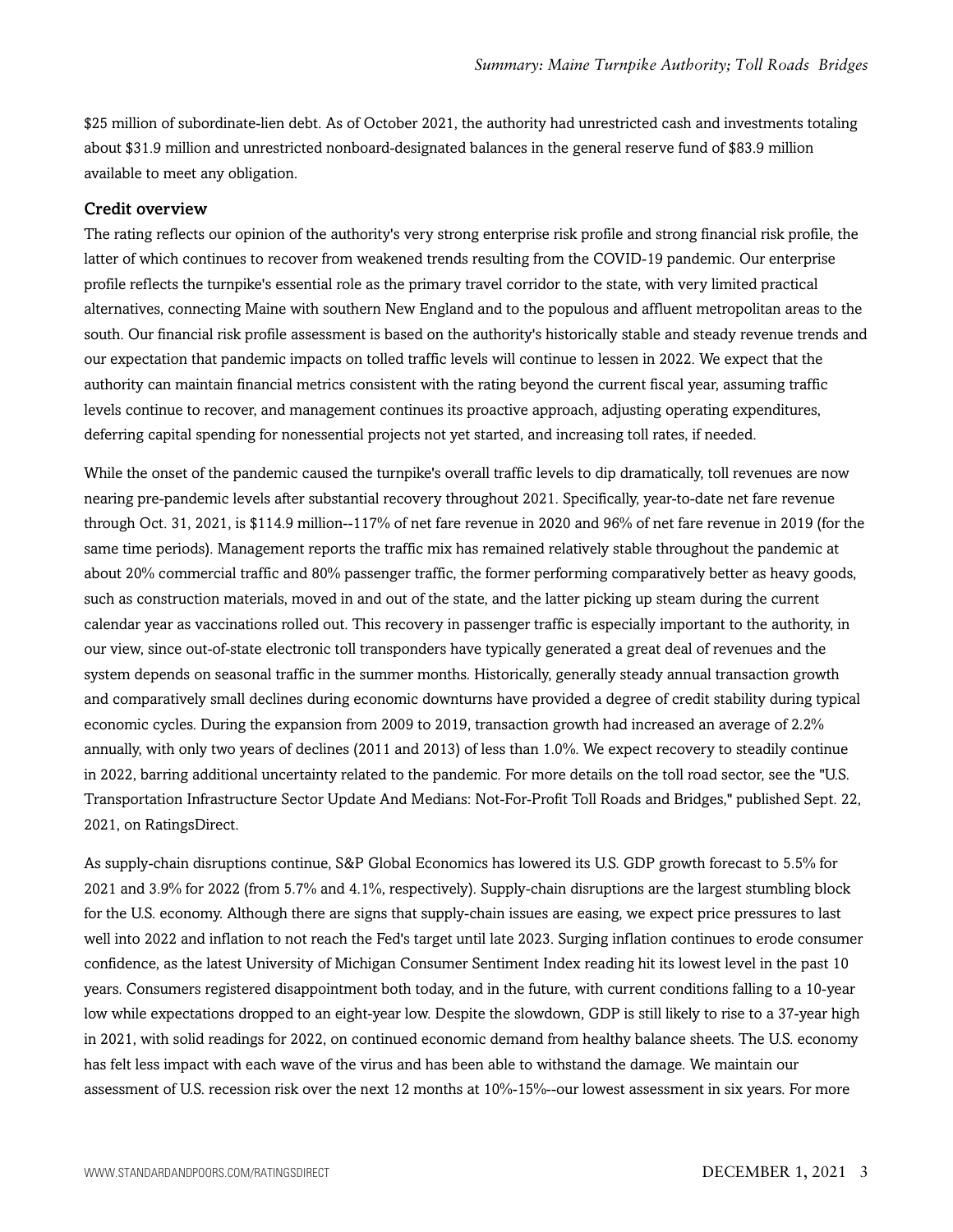information, see "Economic Outlook U.S. Q1 2022: Cruising At A Lower Altitude," published Nov. 29, 2021.

The rating also reflects a positive holistic adjustment to accurately reflect our view of the system as a mature, critical, and essential road network with stable demand characteristics, along with the authority's historically favorable financial results and conservative financial management practices through different economic conditions.

The enterprise risk profile reflects our view of the turnpike's:

- Very strong market profile, resulting from the toll road's historically mature and stable demand characteristics and important role in the state's and region's production of historically strong financial performance metrics;
- Extremely strong service area economic fundamentals, which reflect the state's population base, low unemployment compared with the national level, and a favorable GDP per capita;
- Very strong management and governance, reflecting the authority's conservative approach to financial and capital planning, history of meeting or exceeding most operational and financial goals, detailed financial forecasting that is updated frequently, and capable staff demonstrating considerable experience.

The financial risk profile reflects our view of the turnpike's:

- Strong financial performance, reflecting our expectation that debt service coverage (DSC; S&P Global Ratings-calculated) will remain strong due to the turnpike's history of revenue growth from generally favorable traffic trends historically and adequate rate-raising flexibility;
- Very strong debt and liabilities capacity, with debt-to-net revenues that we expect will remain near 7x due to a manageable capital improvement program (CIP) that is expected to be mostly cash-funded until the authority's next bond issuance in 2026. We have expected additional issuance would be likely given traffic levels, but because of current principal amortization, debt issuance will likely not result in debt to revenues above 10x; and
- Strong liquidity and financial flexibility, reflecting our expectation that the authority will maintain unrestricted cash reserves of more than 250 days' cash on hand, although weaker compared to debt at 7.5%-20.0%.

The stable outlook reflects our expectation that, over the next two years, traffic trends and liquidity will remain at least stable while DSC remains near forecast levels. The outlook also reflects our expectation that management will continue to act proactively and conservatively to manage the turnpike's finances.

#### Environmental, social, and governance

We analyzed Maine Turnpike Authority's environmental, social, and governance risks and opportunities relative to the authority's market position, management and governance, and financial performance and determined that all are in line with our view of the toll road sector standard. Although the authority's revenue performance was initially affected by activity declines due to the COVID-19 pandemic, which we view as a social factor, this risk is abating and is not viewed as a material credit factor.

## <span id="page-3-0"></span>Stable Outlook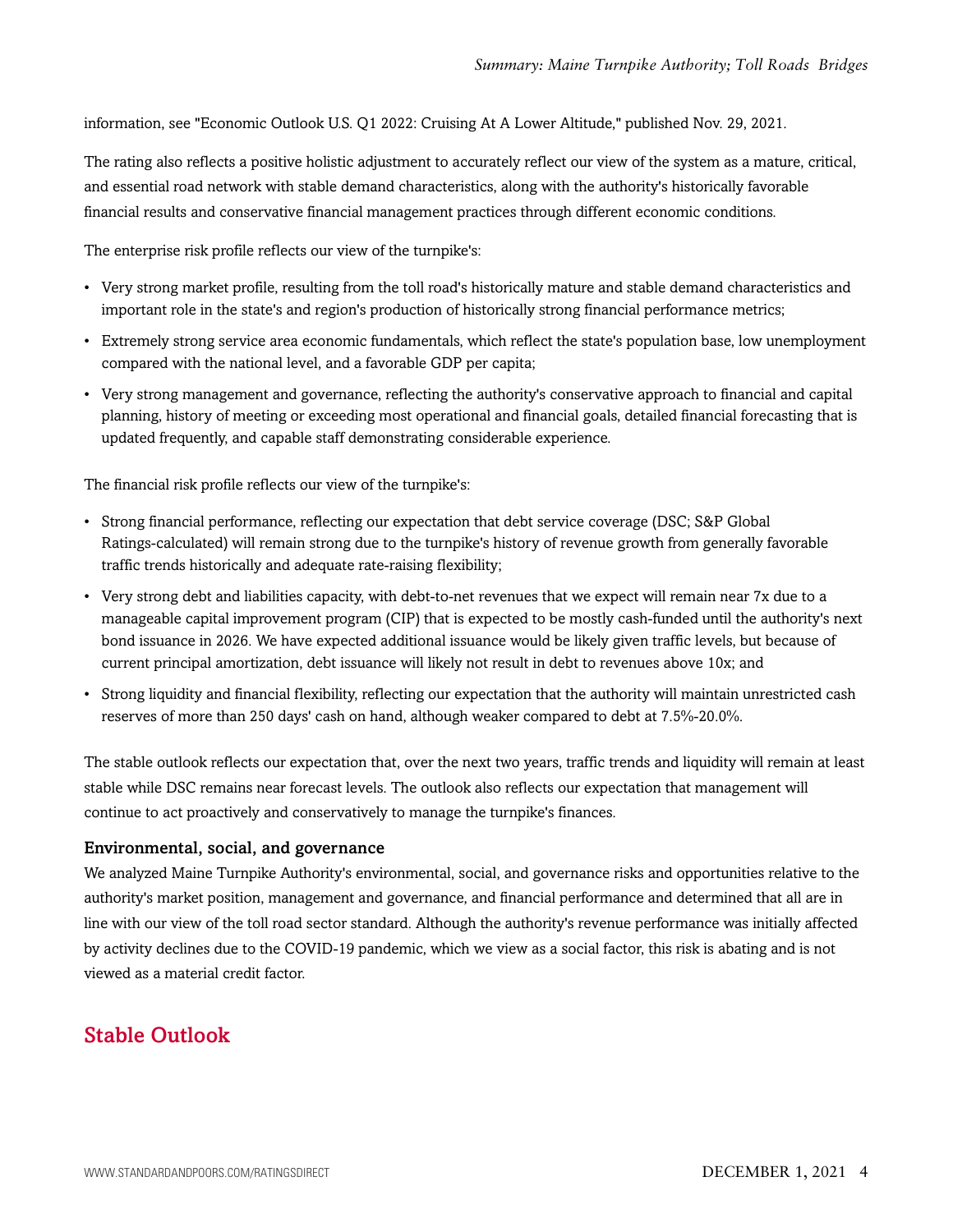#### Upside scenario

If DSC levels, as per our calculations, were to increase to levels that we consider very strong and we expected this coverage to be maintained, we could raise the rating. However, we do not believe this is likely during our outlook horizon.

#### Downside scenario

Although unexpected, we could lower the rating if the authority's financial metrics were to weaken to a level not commensurate with the current rating level, for example if DSC were to decline precipitously, according to our calculations, because of depressed traffic trends or unexpected debt issuance.

## <span id="page-4-0"></span>Credit Opinion

We view the overall bond structure and protections to be slightly weaker than average, but neutral for credit quality, given the turnpike's consistently strong financial performance. The indenture has a lower 1.2x rate covenant and projected additional bonds test, and a debt service reserve (DSR) funded to only 50% of maximum annual debt service (MADS) with cash. Bond insurance surety policies are available up to the full debt service requirement, if needed. The special obligations-lien bonds do not benefit from a DSR. The rate covenant requires the authority to increase the DSR to 100% of MADS if DSC dips below 2x for two consecutive years, but only until it has achieved DSC at 2x or higher for two consecutive years, which it did in fiscal years 2005-2019.

We believe management-provided traffic and revenue forecasts are achievable but still subject to uncertainty as revenues continue to rebound during the ongoing pandemic. Net operating revenues are expected to rise by 20.3% in 2022 to surpass pre-pandemic levels before steadying at 1.8% growth in 2023, 2.8% growth in 2024, and 0.9% growth in 2025. To the extent projected transactions are near forecast levels, financial forecasts provided by management show that the authority can maintain financial margins consistent with the current rating, with DSC ranging from approximately 2.6x-3.0x from 2021-2025, as per the indenture's calculation of coverage. The forecast includes a toll rate increase that went into effect on Nov. 1, 2021, frequency discount reduction, and a scheduled uniform 29% toll rate increase across the system in 2028, among pandemic impacts and updated experience assumptions.

Our assessment on Maine Turnpike Authority's debt and liabilities capacity reflects our expectation that the authority will maintain debt-to-net revenues within 5x-10x as the turnpike moves through its 2020-2023 CIP with approximately \$350 million in additional debt planned through 2032. The CIP through 2023 totals \$228.7 million. Management expects to fund most of this program with cash for the next several years (until a likely bond sale in 2026). In our opinion, the capital plan is prudent, with planned issuances over the next decade at manageable levels, whereas management is taking steps to ensure DSC will not fall below 2x coverage, based on the indenture.

We assess the authority's overall liquidity and financial flexibility as strong, with unrestricted days' cash on hand (S&P Global Ratings-calculated) at 304. However, we calculate the liquidity-to-debt ratio for 2020 to be 10.2x, which we consider adequate.

The unrestricted cash and investment balance for the fiscal year ended Dec. 31, 2020, totaled \$25.5 million, equating to approximately 128.2 days' of operating expenses (including preservation expenses) and 4.3% of debt. These metrics,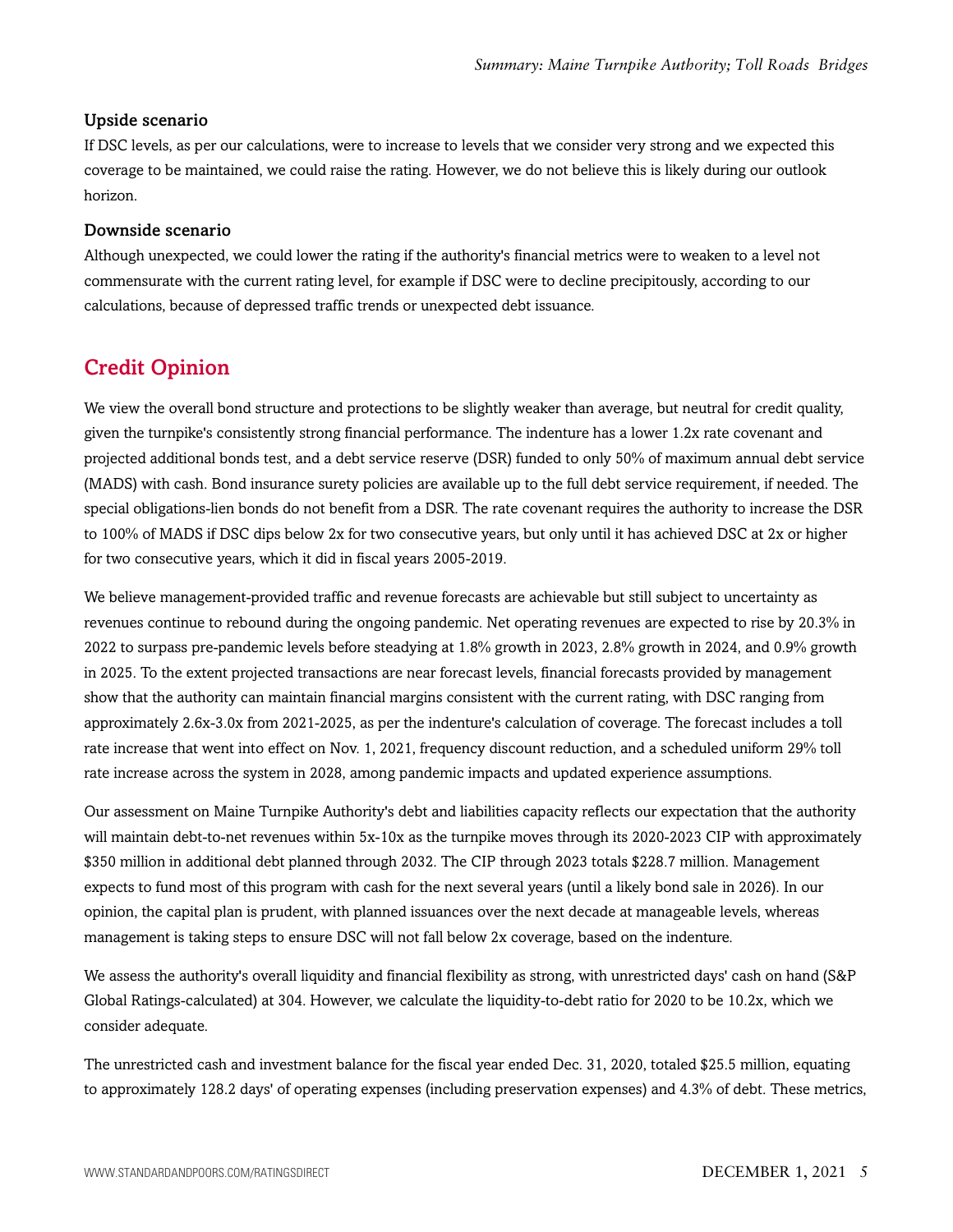respectively, increase to 304.4 days' cash on hand, which we consider strong, and 10.2%, which we consider adequate, when including a \$35 million line of credit available for any purpose. This line of credit is available for working capital purposes, has no balance outstanding, and expires Dec. 31, 2021.

## <span id="page-5-0"></span>Related Research

Through The ESG Lens 2.0: A Deeper Dive Into U.S. Public Finance Credit Factors, April 28, 2020

Certain terms used in this report, particularly certain adjectives used to express our view on rating relevant factors, have specific meanings ascribed to them in our criteria, and should therefore be read in conjunction with such criteria. Please see Ratings Criteria at www.standardandpoors.com for further information. Complete ratings information is available to subscribers of RatingsDirect at www.capitaliq.com. All ratings affected by this rating action can be found on S&P Global Ratings' public website at www.standardandpoors.com. Use the Ratings search box located in the left column.